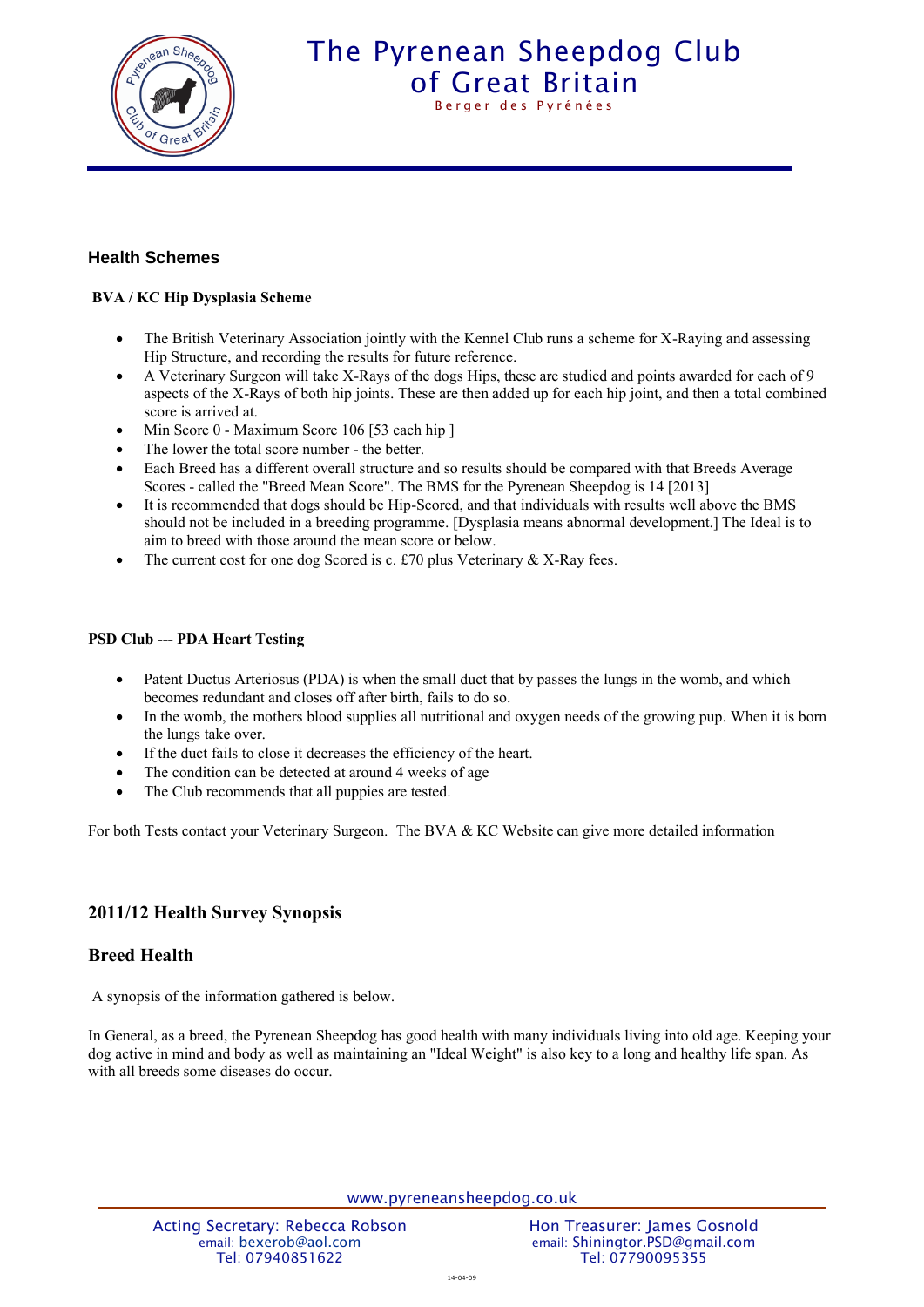

# The Pyrenean Sheepdog Club [of Great Britain](http://www.pyreneansheepdog.co.uk/index.htm) Berger des Pyrénées

With responsible breeding instances should be kept to a minimum. The sharing of information is key and with this in mind the PSD Club of GB held its first Health Survey in 2011/12 with 50 completed Surveys received. The Club will continue to gather information and conduct more surveys in the future with the next survey provisionally pencilled in for 2014 / 15 but if you feel you have any relevant information at any time please do contact the club.

#### **Hip Dysplasia**

Some hip dysplasia has been recorded in the breed. The clubs 'Code of Ethics' requires that dogs for breeding must be hip scored and stock with a significantly higher than the breed average should not be bred from. The Breed Mean Score is the average score of the dogs that have taken part in the BVA/KC scheme. Information and results can be accessed via the KC website.

#### **Epilepsy**

One dog experiencing episodes has been reported. The origins are not known and it is thought it may be inherited. With the continued gathering of information the situation can be monitored.

#### **Eye Problems**

There have been cases of PRA reported in the USA and in other countries, but there has been no confirmed cases reported to the PSD club of GB at this moment in time. [Dec 2012].

#### **PDA- Heart Testing**

A responsible breeder will have puppies tested before they leave the mother. The clubs 'Code of Ethics' requires that all puppies are tested before they are sold and documentary evidence that the test has been carried out is required. No instances of PDA were reported in the survey.

#### **Sensitivity to Sedation**

It is reported that two PSD's have taken time to recover after AnaesthesiaIt seems in these cases that with the pre-med adjusted, recovery times have improved. No serious cases of extreme reaction have been reported, but it may be worth mentioning to your Vet that sensitivity can occur. Modern sedatives and anaesthetic are generally very safe.

#### **Allergy & Food Intolerance**

A couple of dogs are reported to have an allergy to fleas and one to grass. Enteritis bought on by food intolerance and Colitis by sensitivity to medication There is no evidence to suggest at this moment that these cases would be more than would occur in any other breed.

#### **Breeding Health**

Females: Variable intervals between seasons from as little as 5 months to 10 months. Most at 6 months, 8 months and 10 months. Difficulties spotting seasons and achieving mating were reported which follows with anecdotal evidence that the Pyrenean Sheepdog is not easy to breed.

Whelping - Ten litters reported - with one caesarean.

Males - One Crypt Orchid and one low fertility

December 2012

www.pyreneansheepdog.co.uk